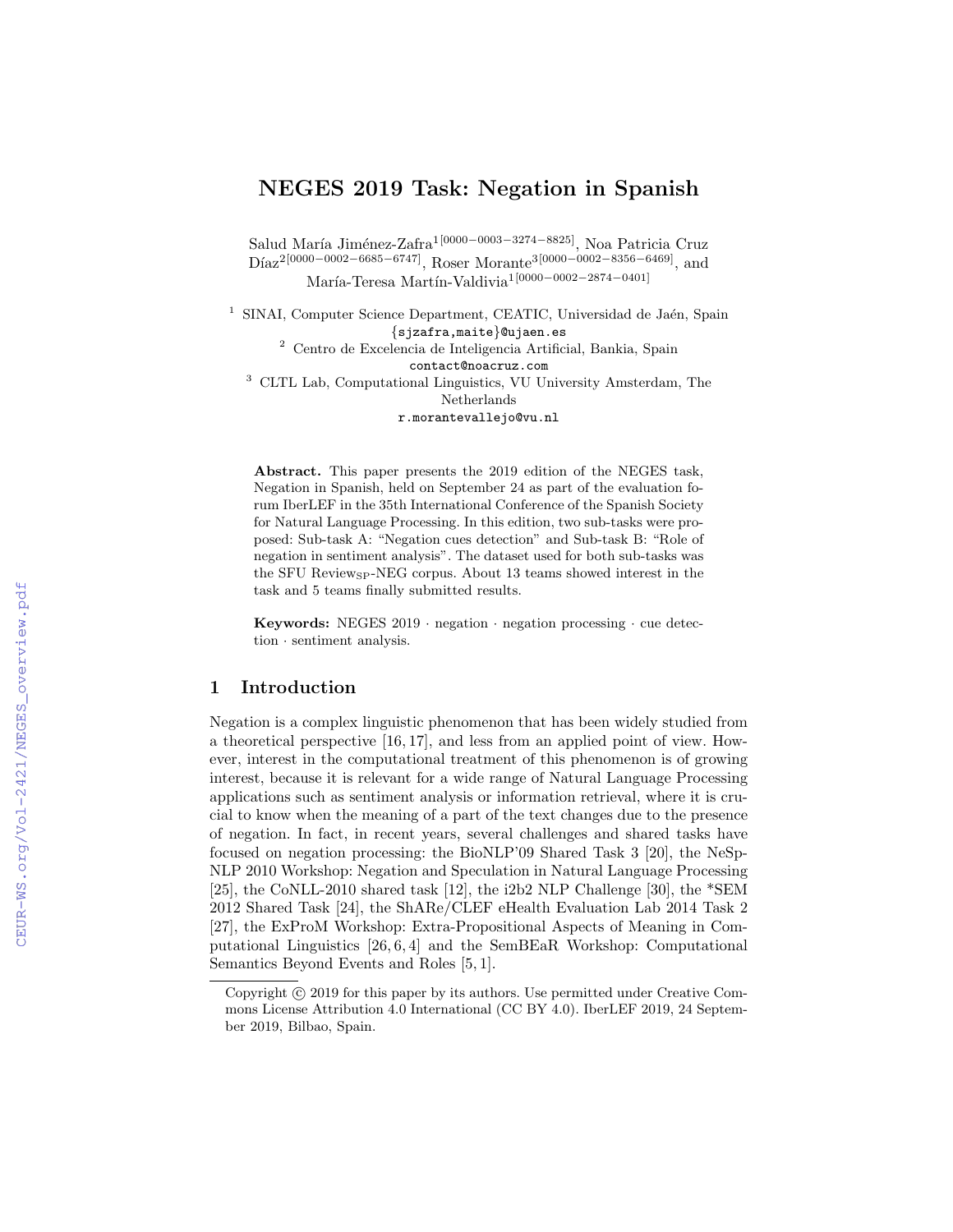However, most of the research on negation has been done for English. Therefore, the aim of NEGES task<sup>4</sup> is to advance the study of this phenomenon in Spanish, the second most widely spoken language in the world and the third most widely used on the Internet. The 2018 edition consisted of three tasks related to different aspects of negation [18]: Task 1 on reaching an agreement on the guidelines to follow for the annotation of negation in Spanish, Task 2 on identifying negation cues, and Task 3 on evaluating the role of negation in sentiment analysis. A total of 4 teams participated in the workshop, 2 for developing annotation guidelines and 2 for negation cues detection. Task 3 had no participants. In this edition, the objective is to continue bringing together the scientific community that is working on negation to discuss how it is being addressed, what are the main problems encountered, as well as sharing resources and tools aimed at processing negation in Spanish.

The rest of this paper is organized as follows. The proposed sub-tasks are described in Section 2, and the data used is detailed in Section 3. Evaluation measures are introduced in Section 4. Participating systems and their results are summarized in Section 5. Finally, Section 6 concludes the paper.

# 2 Task description

In the 2019 edition of NEGES task, Negation in Spanish, two sub-tasks were proposed as a continuation of the tasks carried out in NEGES 2018 [18].

- Sub-task A: "Negation cues detection"
- Sub-task B: "Role of negation in sentiment analysis"

The following is a description of each sub-task.

#### 2.1 Sub-task A: Negation cues detection

Sub-task A of NEGES 2019 had the aim to promote the development and evaluation of systems for identifying negation cues in Spanish. Negation cues could be simple, if they were expressed by a single token (e.g., "no"  $[no/not]$ , "sin"  $[with$  $out)$ , continuous, if they were composed of a sequence of two or more contiguous tokens (e.g., "ni siquiera"  $[not even]$ , "sin ningún"  $[without any]$ ), or discontinuous, if they consisted of a sequence of two or more non-contiguous tokens (e.g., "no...apenas" *[not...hardly]*, "no...nada" *[not...nothing]*). For example, in sentence (1) the systems had to identify four negation cues: i) the discontinuous cue "No...nada" [Not...nothing], ii) the simple cue "no"  $[no/not]$ , iii) the simple cue "no"  $[no/not]$  again, and iv) the continuous cue "ni siquiera"  $[not even]$ .

(1) No<sup>1</sup> tengo nada<sup>1</sup> en contra del servicio del hotel, pero no<sup>2</sup> pienso volver,  $\mathbf{no}^3$  me ha gustado, ni siquiera<sup>4</sup> las vistas son buenas. I have nothing against the service of the hotel, but I do not plan to return, I did not like it, not even the views are good.

<sup>4</sup> http://www.sepln.org/workshops/neges2019/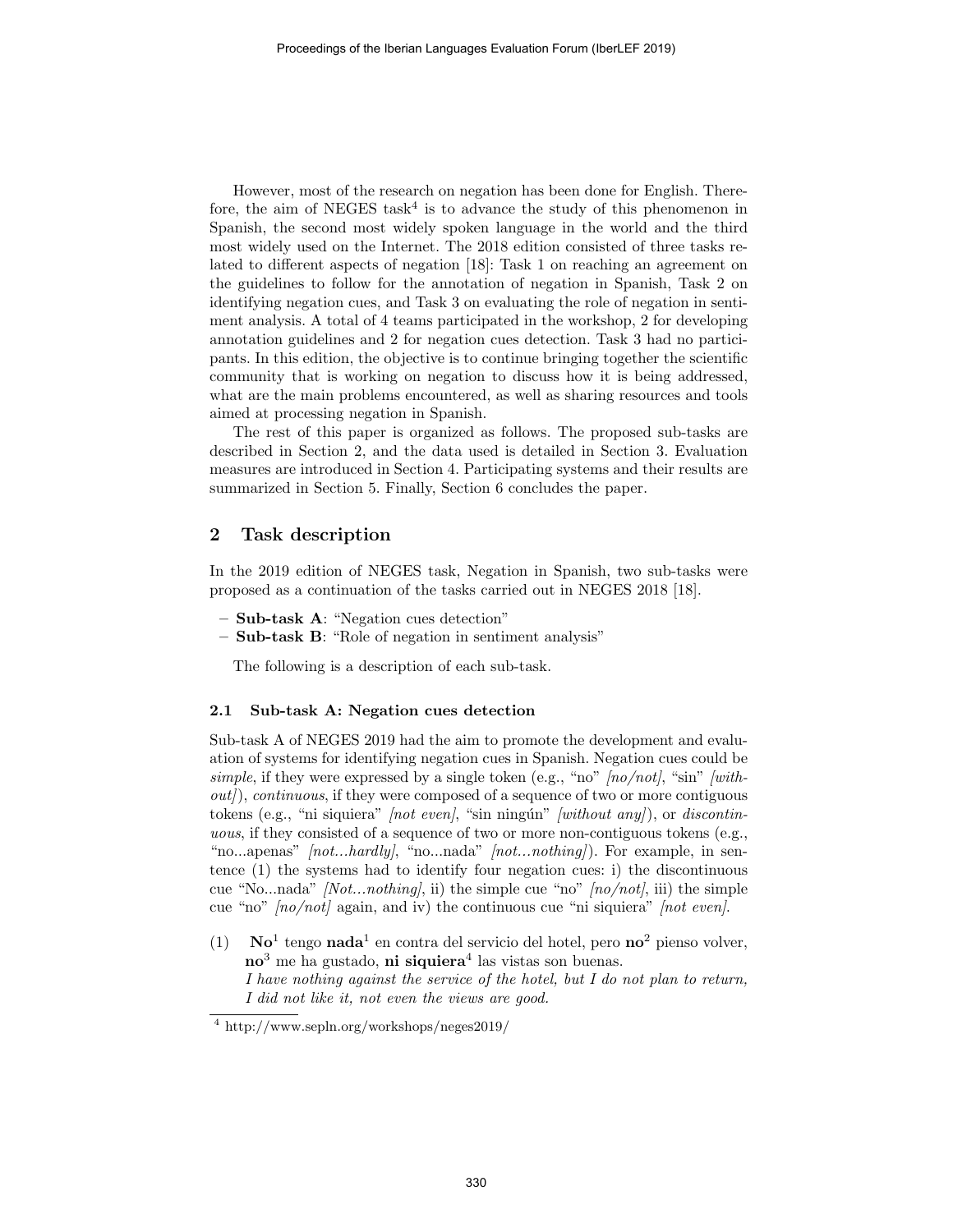Participants received a set of training and development data consisting of reviews of movies, books and products from the SFU Review $_{\rm SP}$ -NEG corpus[19] to build their systems during the development phase. At a later stage, a set of tests were made available for evaluation. Finally, the participant's submissions were evaluated against the gold standard annotations. It should be noted that the data sets used in this sub-task were manually annotated with negation cues by domain experts, following well-defined annotation guidelines [19, 23].

#### 2.2 Sub-task B: Role of negation in sentiment analysis

Sub-task B of NEGES 2019 proposed to evaluate the impact of accurate negation detection in sentiment analysis. In this task, participants had to develop a system that used the negation information contained in a corpus of reviews of movies, books and products, the SFU Review $_{\rm SP}$ -NEG corpus [19], to improve the task of polarity classification. They had to classify each review as positive or negative using an heuristic that incorporated negation processing. For example, systems should classify a review such as (2) as negative using the negation information provided by the organization, a sample of which is shown in Figure 1.

 $(2)$  El 307 es muy bonito, pero no os lo recomiendo. Por un fallo eléctrico te puedes matar en la carretera.

The 307 is very nice, but I don't recommend it. An electrical failure can kill you on the road.



Fig. 1. Review annotated with negation information.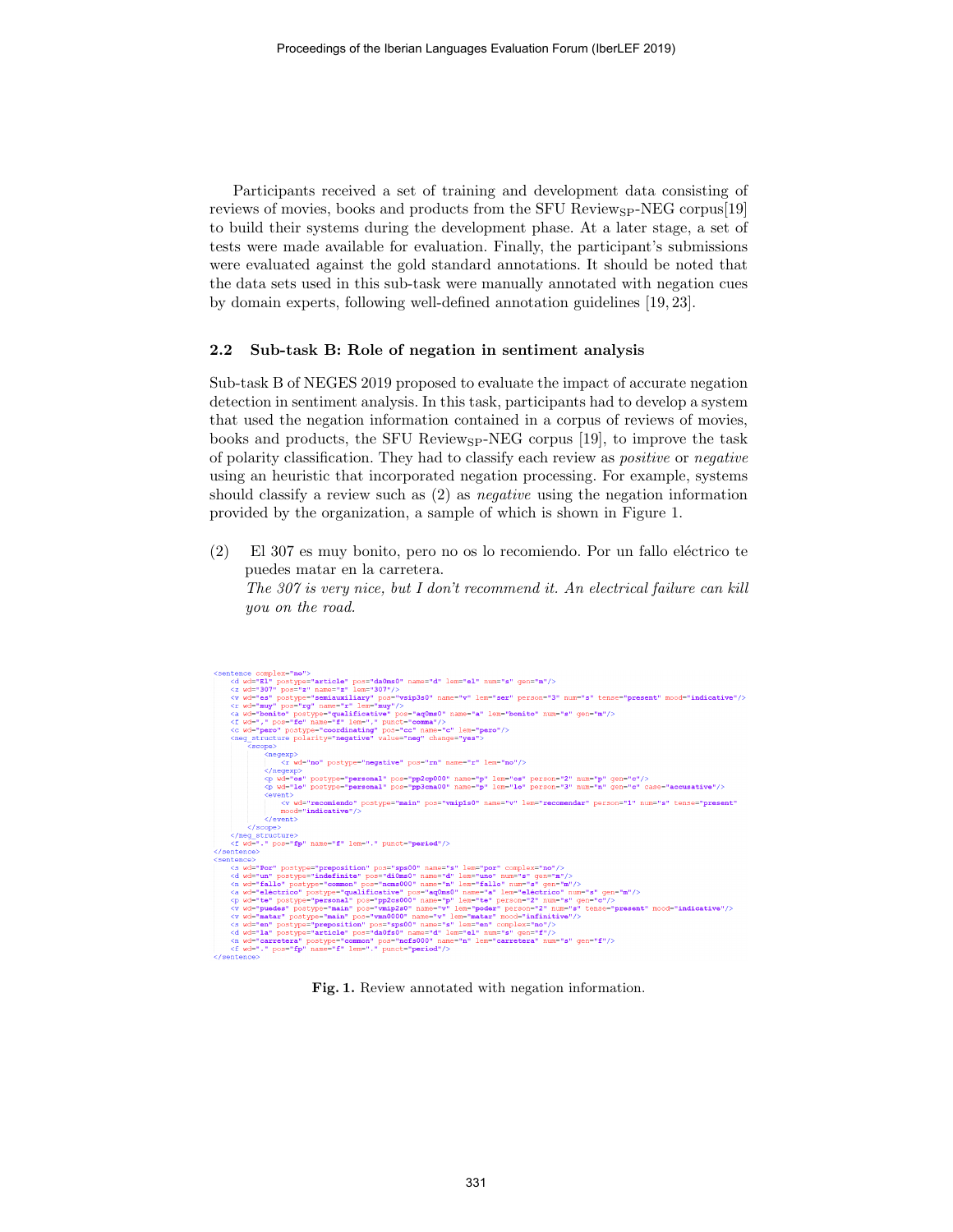# 3 Data

The SFU Review<sub>SP</sub>-NEG corpus<sup>5</sup> [19] was the collection of documents provided for training and testing the systems in  $Sub\text{-}task\ A$  and  $Sub\text{-}task\ B^6$ . This corpus is an extension of the Spanish part of the SFU Review corpus [29] and it could be considered the counterpart of the SFU Review Corpus with negation and speculation annotations [21].

The Spanish SFU Review corpus [29] consists of 400 reviews extracted from the website Ciao.es that belong to 8 different domains: cars, hotels, washing machines, books, cell phones, music, computers, and movies. For each domain there are 50 positive and 50 negative reviews, defined as positive or negative based on the number of stars given by the reviewer  $(1{\text -}2{\text -}negative; 4{\text -}5{\text -}positive; 3{\text -}star)$ review were not included). Later, it was extended to the SFU Review $_{\rm SP}$ -NEG corpus [19] in which each review was automatically annotated at the token level with fine and coarse PoS-tags and lemmas using Freeling [28], and manually annotated at the sentence level with negation cues and their corresponding scopes and events. Moreover, it is the first Spanish corpus in which it was annotated how negation affects the words within its scope, that is, whether there is a change in the polarity or an increase or decrease of its value. Finally, it is important to note that the corpus is in XML format and it is freely available for research purposes.

#### 3.1 Datasets Sub-task A

The SFU Review<sub>SP</sub>-NEG corpus [19] was randomly splitted into development, training and test sets with 33 reviews per domain in training, 7 reviews per domain in development and 10 reviews per domain in test. The data was converted to CoNLL format [7] where each line corresponds to a token, each annotation is provided in a column and empty lines indicate the end of the sentence. The content of the given columns is:

- Column 1: domain filename
- Column 2: sentence number within domain filename
- Column 3: token number within sentence
- Column 4: word
- Column 5: lemma
- Column 6: part-of-speech
- Column 7: part-of-speech type
- Columns 8 to last: if the sentence has no negations, column 8 has a "\*\*\*" value and there are no more columns. Else, if the sentence has negations, the annotation for each negation is provided in three columns. The first column contains the word that belongs to the negation cue. The second and third columns contain "-".

<sup>5</sup> http://sinai.ujaen.es/sfu-review-sp-neg-2/

 $^6$  To download the data in the format provided for Sub-task A and Sub-task B go to http://www.sepln.org/workshops/neges2019/ or send an email to the organizers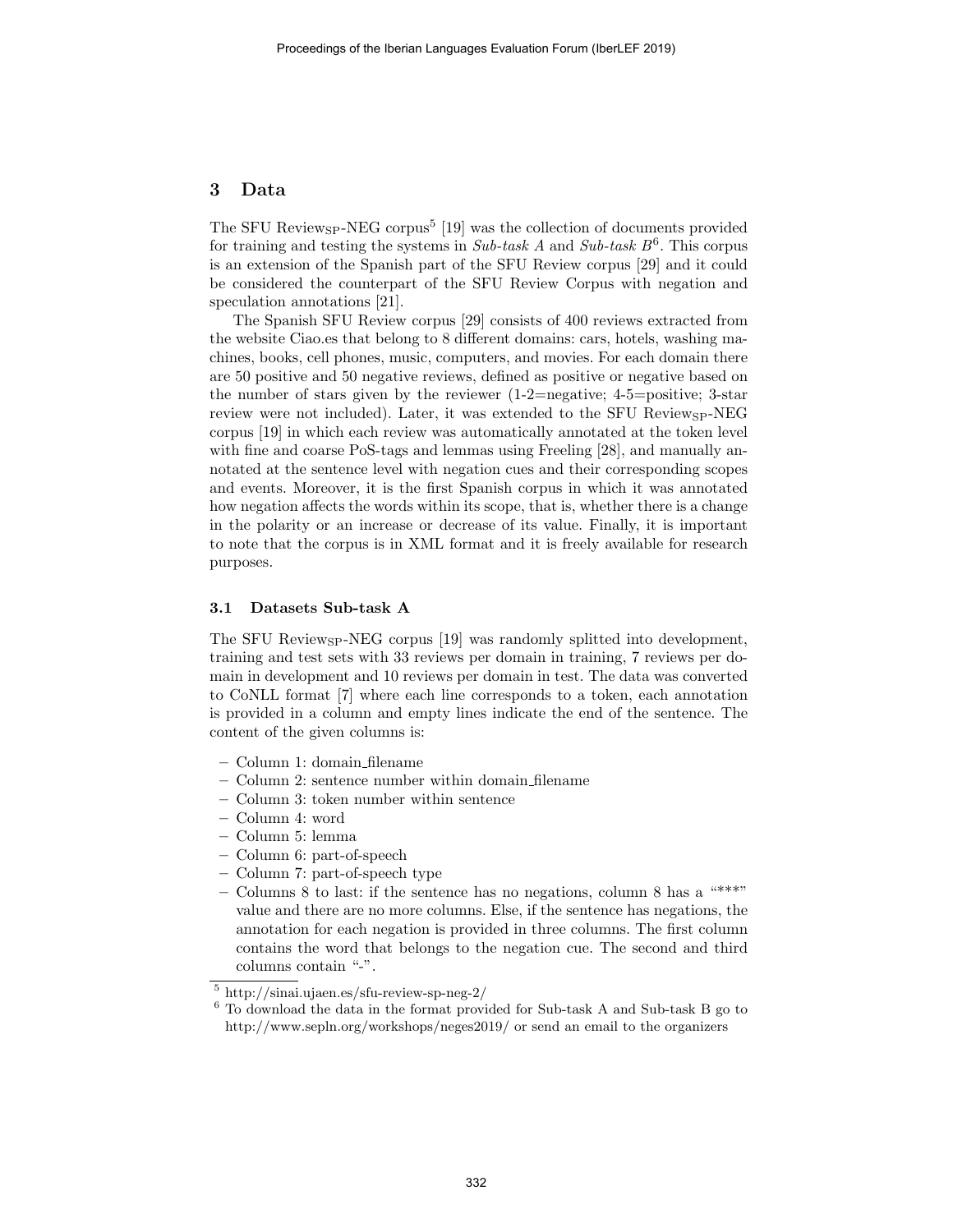Figure 2 and Figure 3, show examples of the format of the files with different types of sentences. In the first example (Figure 2) there is no negation so the 8th column is "\*\*\*" for all tokens, whereas the second example (Figure 3) is a sentence with two negation cues in which information for the first negation is provided in columns 8-10, and for the second in columns 11-13.

| hoteles yes 4 1 9 |    | Muy           | muy             | rq                 |               | $***$ |
|-------------------|----|---------------|-----------------|--------------------|---------------|-------|
| hoteles yes 4 1 9 | 2  | cómodo        | cómodo          | $a\alpha$ Oms $0$  | qualificative | ***   |
| hoteles yes 4 1 9 | 3  | llegar        | llegar          | vmn0000            | main          | ***   |
| hoteles yes 4 1 9 | 4  | en            | en              | 3 <sub>DS</sub> 00 | preposition   | ***   |
| hoteles yes 4 1 9 | 5  | metro         | metro           | ncms000            | common        | ***   |
| hoteles yes 4 1 9 | 6  |               |                 | fpa                |               | ***   |
| hoteles yes 4 1 9 | 7  | parada        | parada          | ncfs000            | common        | ***   |
| hoteles yes 4 1 9 | 8  |               | Sevilla sevilla | np00000 proper     |               | ***   |
| hoteles yes 4 1 9 | 9  |               |                 | fpt                |               | ***   |
| hoteles yes 4 1 9 | 10 | $\Omega$      | $\Omega$        | $_{\rm cc}$        | coordinating  | ***   |
| hoteles yes 4 1 9 | 11 | andando andar |                 | vmq0000            | main          | ***   |
| hoteles yes 4 1 9 | 12 | desde         | desde           | 5 <sub>D</sub> 500 | preposition   | ***   |
| hoteles yes 4 1 9 | 13 | e1.           | e1.             | da0ms0             | article       | ***   |
| hoteles yes 4 1 9 | 14 | centro        | centro          | ncms000            | common        | ***   |
| hoteles yes 4 1 9 | 15 |               | $\blacksquare$  | fp                 |               | ***   |

#### Fig. 2. Sentence without negation in CoNLL format.

| hoteles yes 5 2 12 | 1               | F.1                   | e <sup>1</sup> | da0ms0         | article       |    |  |    |  |
|--------------------|-----------------|-----------------------|----------------|----------------|---------------|----|--|----|--|
| hoteles yes 5 2 12 | $\overline{2}$  | hotel                 | hotel          | ncms000        | common        |    |  |    |  |
| hoteles yes 5 2 12 | 3               | es                    | ser            | vsip3s0        | semiauxiliary |    |  |    |  |
| hoteles yes 5 2 12 | 4               | muy                   | muy            | rq             |               |    |  |    |  |
| hoteles yes 5 2 12 | 5               | bueno                 | bueno          | aq0ms0         | qualificative |    |  |    |  |
| hoteles yes 5 2 12 | $6\phantom{1}6$ | ×.                    | $\mathbf{r}$   | f <sub>C</sub> |               |    |  |    |  |
| hoteles yes 5 2 12 | 7               | tiene                 | tener          | vmip3s0        | main          |    |  |    |  |
| hoteles yes 5 2 12 | 8               | todas                 | todo           | di0fp0         | indefinite    |    |  |    |  |
| hoteles yes 5 2 12 | 9               | las                   | e <sub>1</sub> | da0fp0         | article       |    |  |    |  |
| hoteles yes 5 2 12 | 10              | comodidades comodidad |                | ncfp000        | common        |    |  |    |  |
| hoteles yes 5 2 12 | 11              | típicas               | típico         | aq0fp0         | qualificative |    |  |    |  |
| hoteles yes 5 2 12 | 12              | de                    | de             | sps00          | preposition   |    |  |    |  |
| hoteles yes 5 2 12 | 13              | un                    | uno            | di0ms0         | indefinite    |    |  |    |  |
| hoteles yes 5 2 12 | 14              | cuatro                | 4              | $\overline{z}$ |               |    |  |    |  |
| hoteles yes 5 2 12 | 15              | estrellas             | estrella       | ncfp000        | common        |    |  |    |  |
| hoteles yes 5 2 12 | 16              |                       | $\mathbf{r}$   | f <sub>C</sub> |               |    |  |    |  |
| hoteles yes 5 2 12 | 17              | pero                  | pero           | cc             | coordinating  |    |  |    |  |
| hoteles yes 5 2 12 | 18              | no                    | no             | rn             | negative      | no |  |    |  |
| hoteles yes 5 2 12 | 19              | es                    | ser            | vsip3s0        | semiauxiliary |    |  |    |  |
| hoteles yes 5 2 12 | 20              | nuevo                 | nuevo          | aq0ms0         | qualificative |    |  |    |  |
| hoteles yes 5 2 12 | 21              |                       | $\mathbf{r}$   | fc             |               |    |  |    |  |
| hoteles yes 5 2 12 | 22              | asi que               | así que        | $\mathbf{cs}$  | subordinating |    |  |    |  |
| hoteles yes 5 2 12 | 23              | no                    | no             | rn             | negative      |    |  | no |  |
| hoteles yes 5 2 12 | 24              | está                  | estar          | vmip3s0        | main          |    |  |    |  |
| hoteles yes 5 2 12 | 25              | todo                  | todo           | pi3ms000       | indefinite    |    |  |    |  |
| hoteles yes 5 2 12 | 26              | reluciente            | reluciente     | aq0cs0         | qualificative |    |  |    |  |
| hoteles yes 5 2 12 | 27              |                       |                | fp             |               |    |  |    |  |

Fig. 3. Sentence with two negations in CoNLL format.

The distribution of reviews and negation cues in the datasets is provided in Table 1: 264 reviews with 2,511 negation cues for training the systems, 56 reviews with 594 negation cues for the tuning process, and 80 reviews with 836 negation cues for the final evaluation.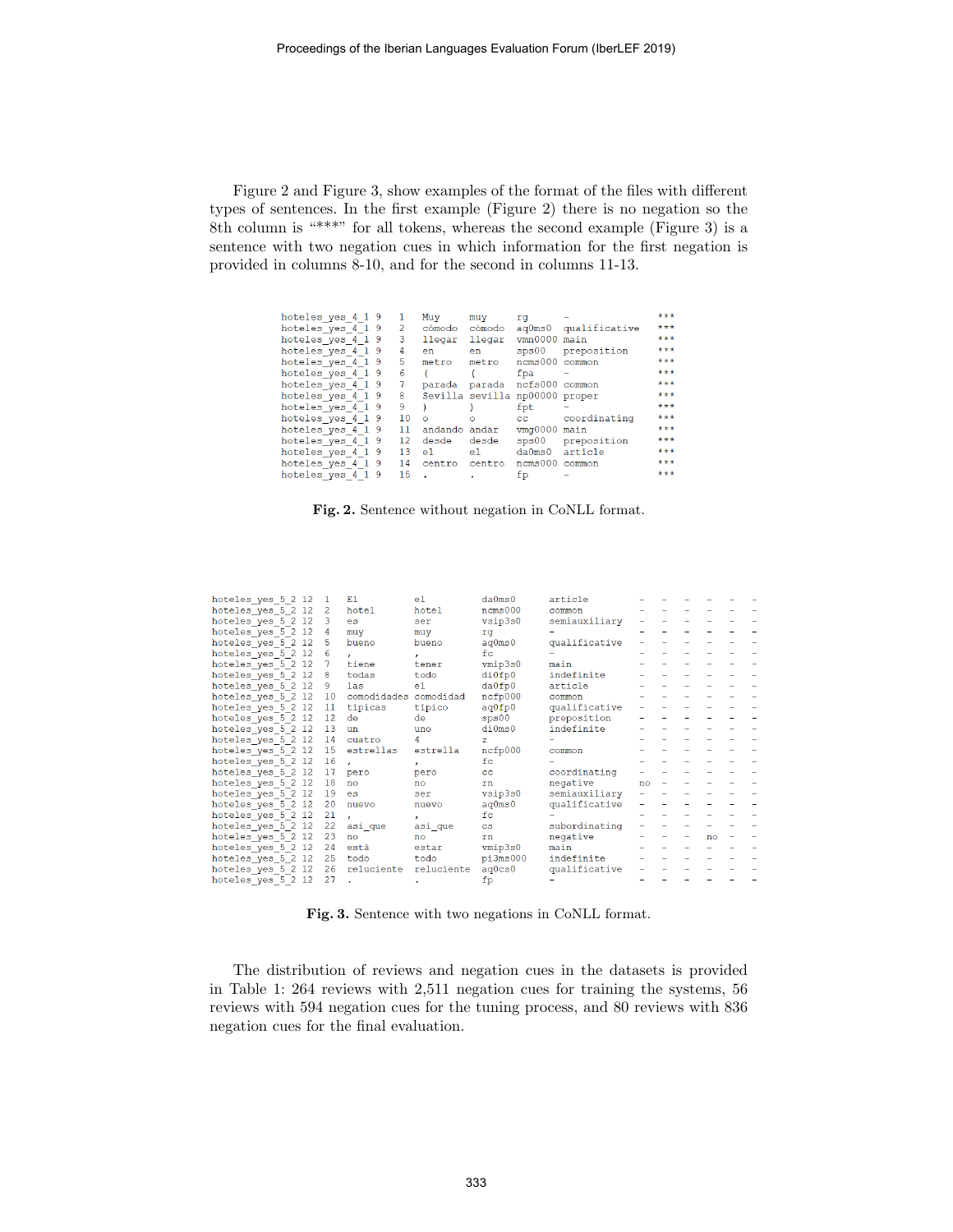|             |      | Reviews Negation cues |
|-------------|------|-----------------------|
| Training    | 264  | 2,511                 |
| Development | 56   | 594                   |
| Test        | 80   | 836                   |
| Total       | 40 K | 3.941                 |

Table 1. Distribution of reviews and negation cues in the datasets of Sub-task A.

## 3.2 Datasets Sub-task B

For this sub-task, we provided the SFU Review $_{SP}$ -NEG corpus [19] with the original format (XML). The meaning of the labels found in the reviews are the following:

- $-$  <review polarity="positive/negative">. It describes the polarity of the review, which can be "positive" or "negative".
- $-$  <sentence complex="yes/no" $>$ . This label corresponds to a complete phrase or fragment thereof in which a negation structure can appear. It has associated the complex attribute that can take one of the following values:
	- "yes", if the sentence contains more than one negation structure.
	- "no", if the sentence only has a negation structure.
- $\leq$  neg structure $\geq$ . This label corresponds to a syntactic structure in which a negation cue appears. It has 4 possible attributes, two of which (change and polarity\_modifier) are mutually exclusive.
	- polarity: it presents the semantic orientation of the negation structure ("positive", "negative" or "neutral").
	- change: it indicates whether the polarity or meaning of the negation structure has been completely changed because of the negation (*change*= " $yes"$  or not (change="no").
	- polarity modifier: it states whether the negation structure contains an element that nuances its polarity. It can take the value "increment" if there is an increment in the intensity of the polarity or, on the contrary, it can take the value "reduction" if there is a reduction of it.
	- value: it reflects the type of the negation structure, that is, "neg" if it expresses negation, "contrast" if it indicates contrast or opposition between terms, "comp" if it expresses a comparison or inequality between terms or "noneg" if it does not negate despite containing a negation cue.
- $\langle$  scope $\rangle$ . This label delimits the part of the negation structure that is within the scope of negation. It includes both, the negation cue  $(\langle \text{negerp} \rangle)$  and the event  $(<\!event>).$
- $\langle$  negexp $\rangle$ . It contains the word(s) that constitute(s) the negation cue. It can have associated the attribute discid if negation is represented by discontinuous words.
- $-$  <event >. It contains the words that are directly affected by the negation (usually verbs, nouns or adjectives).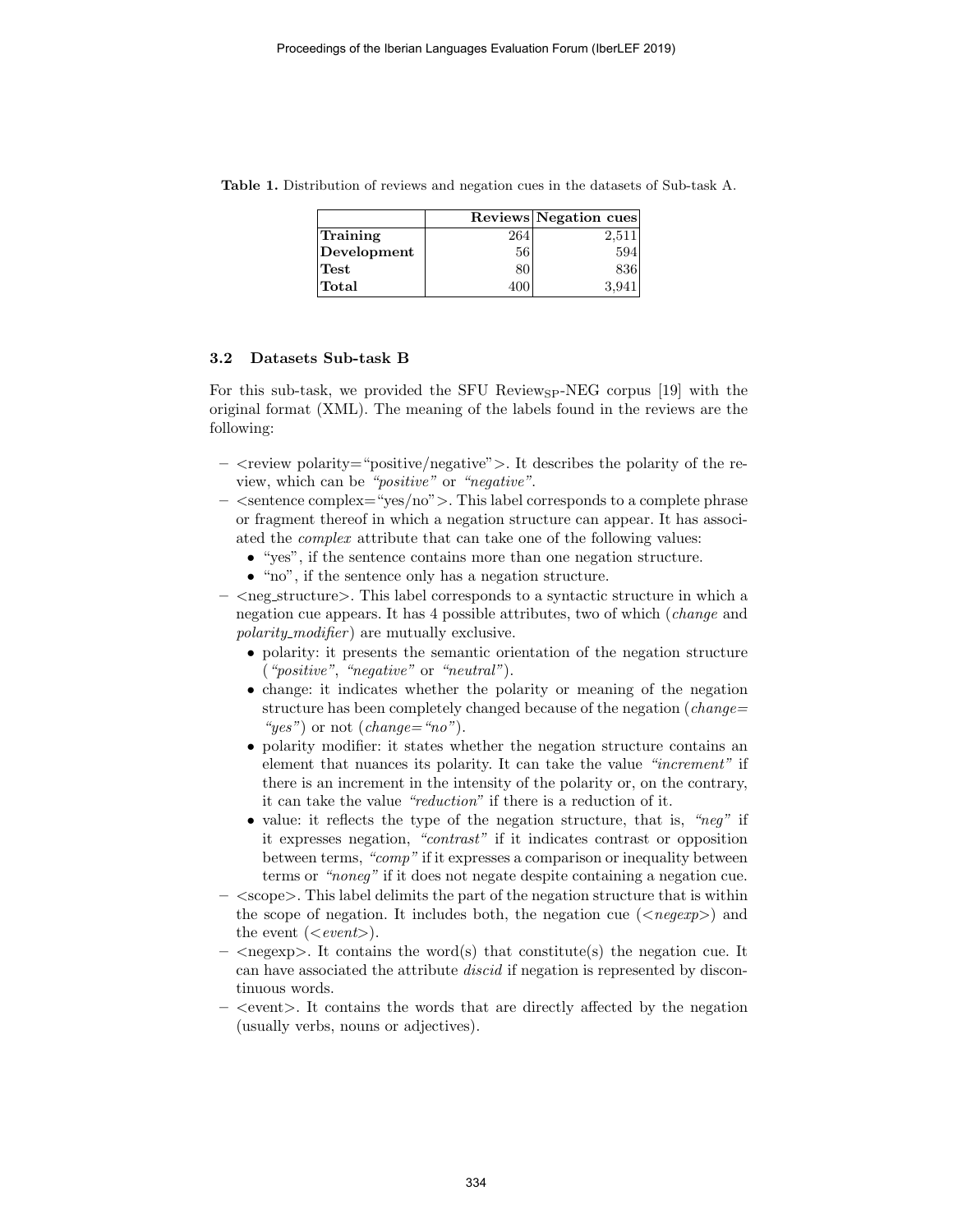The distribution of reviews in the training, development and test sets is provided in Table 2, as well as the distribution of the different negation structures per dataset. The total of positive and negative reviews can be seen in the rows named as  $+$  Reviews and - Reviews, respectively.

|             | Training | Dev. | Test | Total |
|-------------|----------|------|------|-------|
| Reviews     | 264      | 56   | 80   | 400   |
| $+$ Reviews | 134      | 22   | 44   | 200   |
| - Reviews   | 130      | 34   | 36   | 200   |
| neg         | 2.511    | 594  | 836  | 3,941 |
| noneg       | 104      | 22   | 55   | 181   |
| contrast    | 100      | 23   | 52   | 175   |
| comp        | 18       |      | 6    | 30    |

Table 2. Distribution of reviews and negation cues in the datasets of Sub-task B.

## 4 Evaluation measures

The evaluation script used to evaluate the systems presented in Sub-task A was the same as the one used to evaluate the \*SEM 2012 Shared Task: "Resolving the Scope and Focus of Negation" [24]. It is based on the following criteria:

- Punctuation tokens are ignored.
- A True Positive (TP) requires all tokens of the negation element have to be correctly identified.
- To evaluate cues, partial matches are not counted as False Positive (FP), only as False Negative (FN). This is to avoid penalizing partial matches more than missed matches.

The measures used to evaluate the systems were Precision (P), Recall (R) and F-score (F1). In the proposed evaluation, FN are counted either by the system not identifying negation cues present in the gold annotations, or by identifying them partially, i.e., not all tokens have been correctly identified or the word forms are incorrect. FP are counted when the system produces a negation cue not present in the gold annotations and TP are counted when the system produces negation cues exactly as they are in the gold annotations.

For evaluating Sub-task B, the traditional measures used in text classification were applied: P, R, F1 and Accuracy (Acc). P, R and F1-score were measured per class and averaged using macro-average method.

$$
P = \frac{TP}{TP + FP} \tag{1}
$$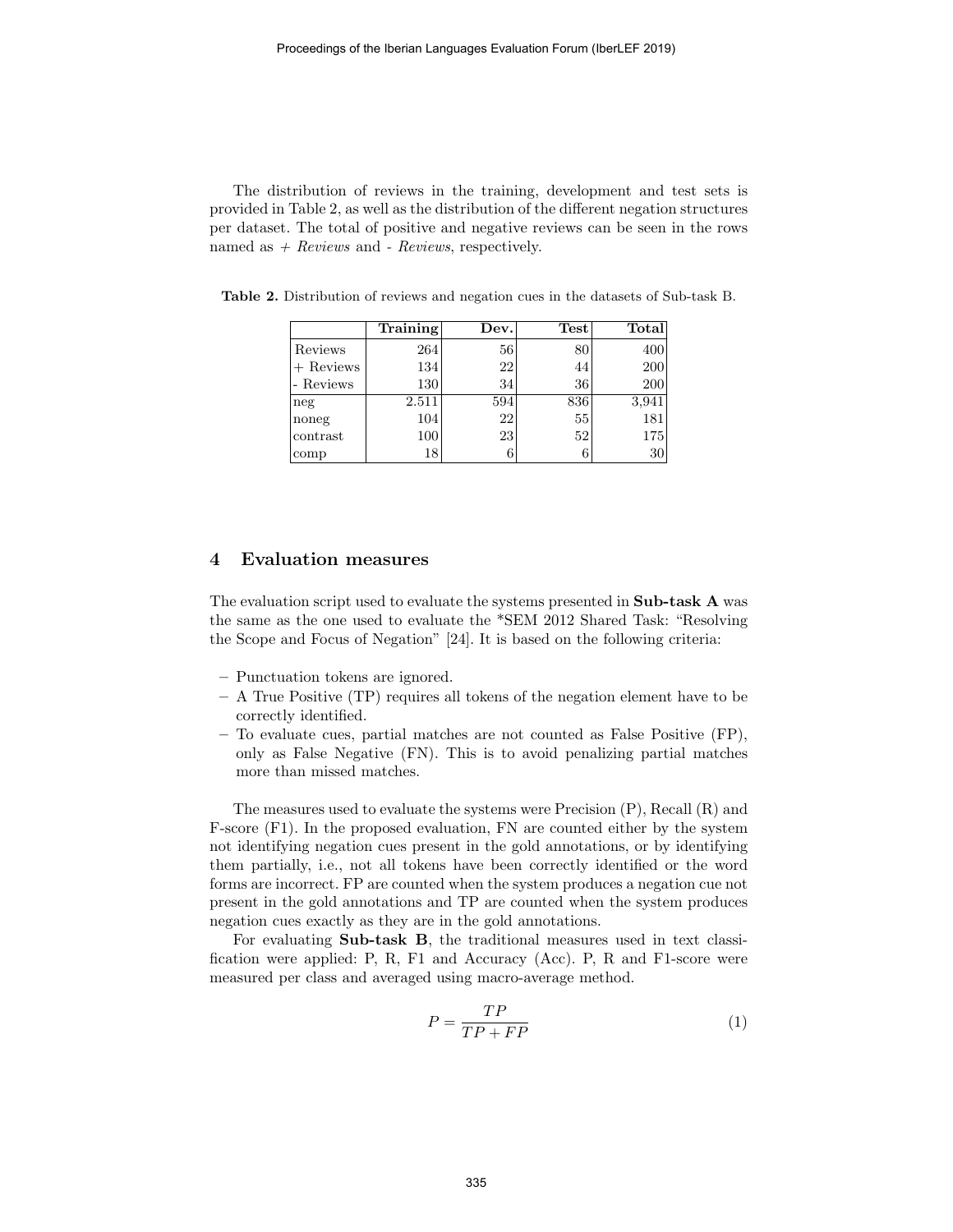$$
R = \frac{TP}{TP + FN} \tag{2}
$$

$$
F1 = \frac{2PR}{P + R} \tag{3}
$$

$$
Acc = \frac{TP + TN}{TP + TN + FP + FN}
$$
\n<sup>(4)</sup>

# 5 Participants

13 teams showed interested and 5 teams submitted results.

Sub-task A had 4 participants: Aspie96 from the University of Turin, the CLiC team from Universitat de Barcelona, the IBI team from Integrative Biomedical Informatics group of Universitat Pompeu Fabra, and the UNED team from Universidad Nacional de Eduación a Distancia (UNED) and Instituto Mixto de Investigación-Escuela Nacional de Sanidad (IMIENS). The official results by domain are shown in Table 3, and overall results are presented in Table 4, both evaluated in terms of P, R and F1. For IBI and UNED teams the domain in which it was most difficult to detect the negation cues was that of cell phones reviews, while for Aspie96 and CLiC it was the domain of hotels and books reviews, respectively. In terms of overall performance, the results of Aspie96 were quite low compared to the other teams. CLiC, IBI and UNED team obtained similar precision. However, the CLiC team achieved the highest recall, reaching the first rank position.

Table 3. Official results by domain for Sub-task A.

|                                                                                                   |   | Aspie96 |    |   | CLiC |                                                                                      |   |    | <b>IBI</b> |   | UNED |                                                                             |
|---------------------------------------------------------------------------------------------------|---|---------|----|---|------|--------------------------------------------------------------------------------------|---|----|------------|---|------|-----------------------------------------------------------------------------|
| Domain                                                                                            | P | R.      | F1 | P | R.   | F1                                                                                   | P | R. | F1         | P | R.   | F1                                                                          |
| <b>Books</b>                                                                                      |   |         |    |   |      |                                                                                      |   |    |            |   |      | 16.00 28.57 20.51 80.59 75.79 78.12 80.97 72.62 76.57 84.02 81.35 82.66     |
| Cars                                                                                              |   |         |    |   |      | 19.42 29.41 23.39 94.92 82.35 88.19 92.73 75.00 82.93 94.83 80.88 87.30              |   |    |            |   |      |                                                                             |
| Cell phones                                                                                       |   |         |    |   |      | 18.07 26.32 21.53 87.76 75.44 81.13 90.48 66.67 76.77 88.37 66.67 76.00              |   |    |            |   |      |                                                                             |
| Computers                                                                                         |   |         |    |   |      | 17.36 25.93 20.80 90.48 93.83 <b>92.12</b> 89.06 70.37 78.62 94.12 79.01 85.91       |   |    |            |   |      |                                                                             |
| Hotels                                                                                            |   |         |    |   |      |                                                                                      |   |    |            |   |      | $10.59 15.25 12.5 87.5 71.19 78.51 97.67 71.19 82.35 93.62 74.58 83.02 $    |
| Movies                                                                                            |   |         |    |   |      |                                                                                      |   |    |            |   |      | $ 20.53 33.13 25.35 88.67 81.60 84.99 90.30 74.23 81.48 89.86 81.60 85.53 $ |
| Music                                                                                             |   |         |    |   |      | $24.17$  33.33 28.02 94.44 78.16  <b>85.53</b>  94.20 74.71 83.33 95.38 71.26  81.57 |   |    |            |   |      |                                                                             |
| Washing machines 24.24 34.78 28.57 92.98 76.81  <b>84.13</b>  94.34 72.46 81.96 94.34 72.46 81.96 |   |         |    |   |      |                                                                                      |   |    |            |   |      |                                                                             |

Aspie96 [15] presented a model based in a convolutional Recurrent Neural Network (RNN) previously used for irony detection in Italian tweets [13] at IronITA shared task [8]. In order to address the task at NEGES, the system was modified to take tokens and Spanish spelling into account. Each word was represented using a 50-character window in which non-word tokens were also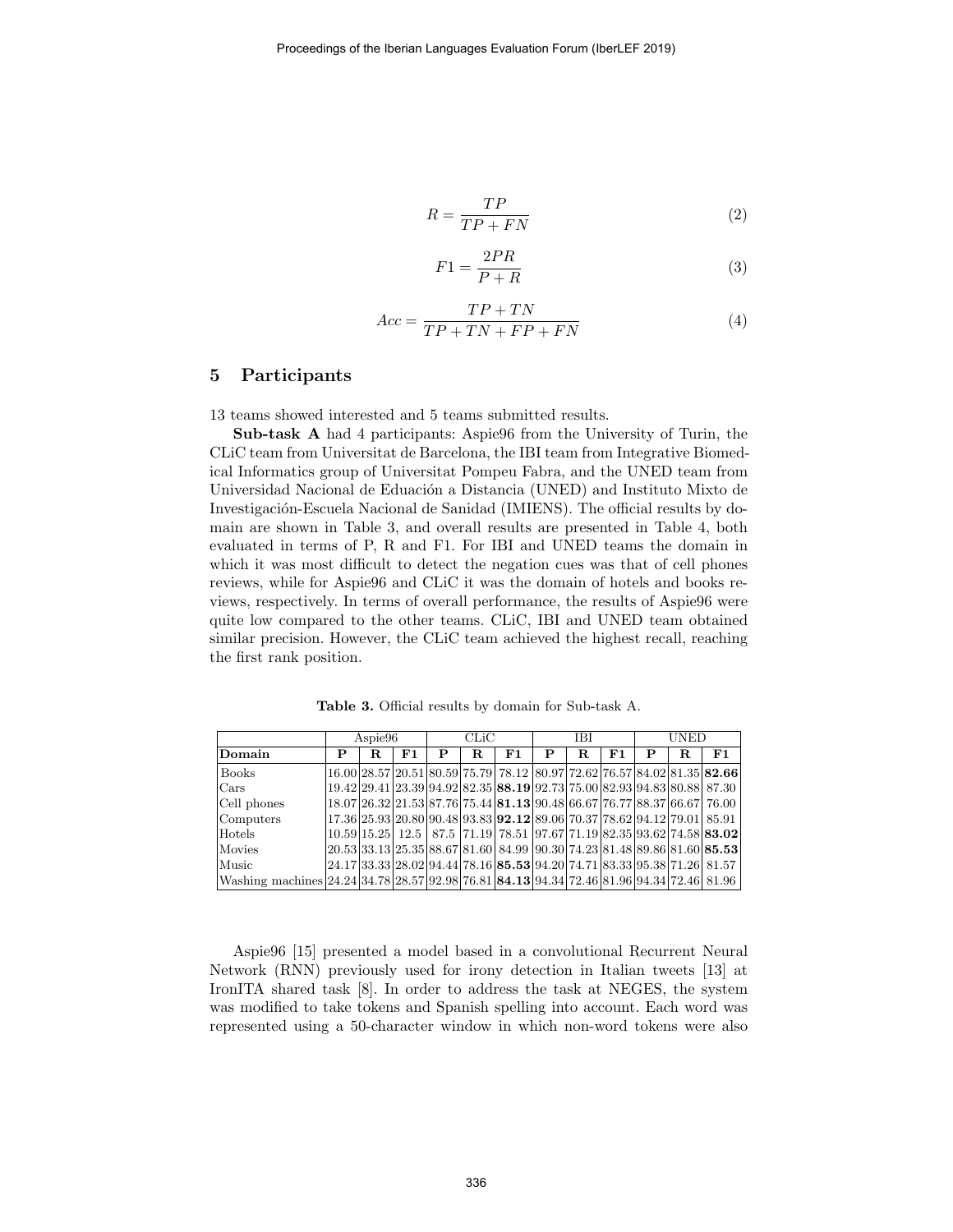| Team        | Р     | R.    | F1    |
|-------------|-------|-------|-------|
| CLiC        | 89.67 | 79.40 | 84.09 |
| <b>UNED</b> | 91.82 | 75.98 | 82.99 |
| <b>IBI</b>  | 91.22 | 72.16 | 80.50 |
| Aspie96     | 18.80 | 28.34 | 22.58 |

Table 4. Overall official results for Sub-task A.

considered. The words were then fed into a GRU layer to expand the context. The GRU layer's output was fed to a classifier that classified each word as not part of a negation cue, the first word of a negation cue or part of the latest started negation cue. A similar model was shown to be suitable for the classification of irony [13] and factuality [14], but for negation it is not. The results of the task are quite low compared to other competing systems.

The CLiC team [3] developed a system based on the Conditional Random Field (CRF) algorithm, inspired in the system of *Loharja et al.* (2018) [22] presented in NEGES 2018 [18], which achieved the best results. They used as features the word forms and PoS tags of the actual word, the posterior word and the previous 6 words. They also conducted experiments including two postprocessing methods: a set of rules and a vocabulary list composed of candidate cues extracted from an annotated corpus (NewsCom). Neither the rules nor the list of candidates boost basic CRF's results during the development phase. Therefore, they presented to the competition the CRF model without postprocessing, achieving the first position in the rank.

The IBI team [9] experimented with four supervised learning approaches (CRF, Random Forest, Support Vector Machine with linear kernel and XG-Boost) using shallow textual, lemma, PoS tags and dependency tree features to characterize each token. For Random Forest, Support Vector Machine with linear kernel and XGBoost they also used the same set of features for the three previous and three posterior tokens in order to model the context of the token in focus. The highest performance during the development phase was the one grounded by the CRF approach. Therefore, they chosen it to support their participation, reaching the third rank position in the competition.

The UNED team [10] participated in the sub-task with a system based on Deep Learning, which is an evolution of the system presented in the previous edition of this workshop [11]. Specifically, they proposed a BILSTM-based model using words, PoS tags and characters embedding features, and a one-hot vector to represent casing information. Moreover, they included in the system a postprocessing phase in which some rules were used to correct frequent errors made by the network. The results obtained represent an improvement in relation to those of the 2018 edition of NEGES [18] and place them in the second position this year.

Sub-task B had 1 participant: LTG-Oslo from University of Oslo. The official results per sentiment class (positive and negative) and overall results are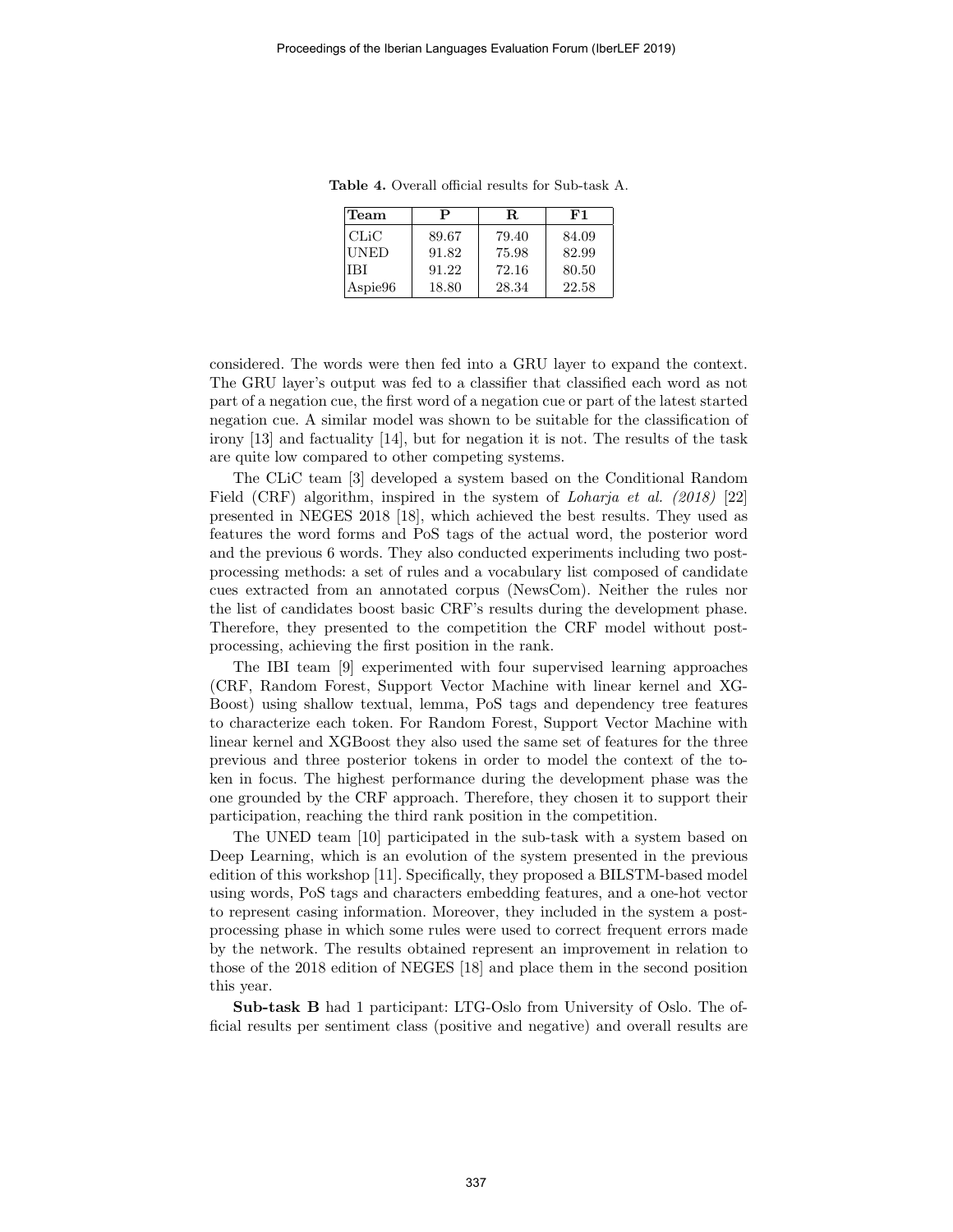shown in Table 5. The results for the positive class are better than those of the negative class and, overall, they do not give a strong performance in absolute numbers, but the proposed approach is very interesting. LTG-Oslo [2] addressed the task using a multi-task learning approach where a single model is trained simultaneously to negation detection and sentiment analysis. Specifically, shared lower-layers in a deep Bidirectional Long Short-Term Memory network (BiL-STM) were used to predict negation, while the higher layers were dedicated to predicting sentiment at document-level.

| $LTG-Oslo$     |       |       |            |       |  |  |  |  |
|----------------|-------|-------|------------|-------|--|--|--|--|
|                |       |       | ${\bf F1}$ | Acc   |  |  |  |  |
| Positive class | 68.90 | 70.50 | 69.70      |       |  |  |  |  |
| Negative class | 62.90 | 61.10 | 62.00      | -     |  |  |  |  |
| Overall        | 65.90 | 65.80 | 65.85      | 66.20 |  |  |  |  |

Table 5. Official results for Sub-task B.

# 6 Conclusions

This paper presents the description of the 2019 edition of NEGES task, whose aim is to continue working on advancing the state-of-the-art of negation detection in Spanish. Exactly, this edition consisted of 2 of the 3 sub-tasks carried out in the previous edition: Sub-task A: "Negation cues detection" and Sub-task B: "Role of negation in sentiment analysis", in both using the SFU Review<sub>SP</sub>-NEG corpus [19] to train and test the systems presented.

Compared to the previous edition, this year the workshop has attracted more attention, with more teams interested in participating in it (15 vs. 10). In addition, despite including one less sub-task, the number of submissions has been higher: In the 2018 edition of NEGES, a total of 4 teams participated in the workshop, 2 for developing annotation guidelines and 2 for cues detection. The task of studying the role of negation in sentiment analysis had no participants. This year, 5 teams submitted results, 4 for identifying negation cues and 1 for studying the role of negation in sentiment analysis. The low number of submissions in the last sub-task may be due to the fact that in order to study the impact of accurate negation detection in sentiment analysis it is necessary to determine how to efficiently represent negation, in the case of machine learning systems, or how to modify the polarity of the words within the scope of negation in the case of lexicon-based systems.

Regarding the approaches followed to detect negation cues, it seems that the teams continue to opt indistinctly for both more traditional machine learning approaches and deep learning algorithms, confirming that the use of Conditional Random Fields obtains the best results in this sub-task.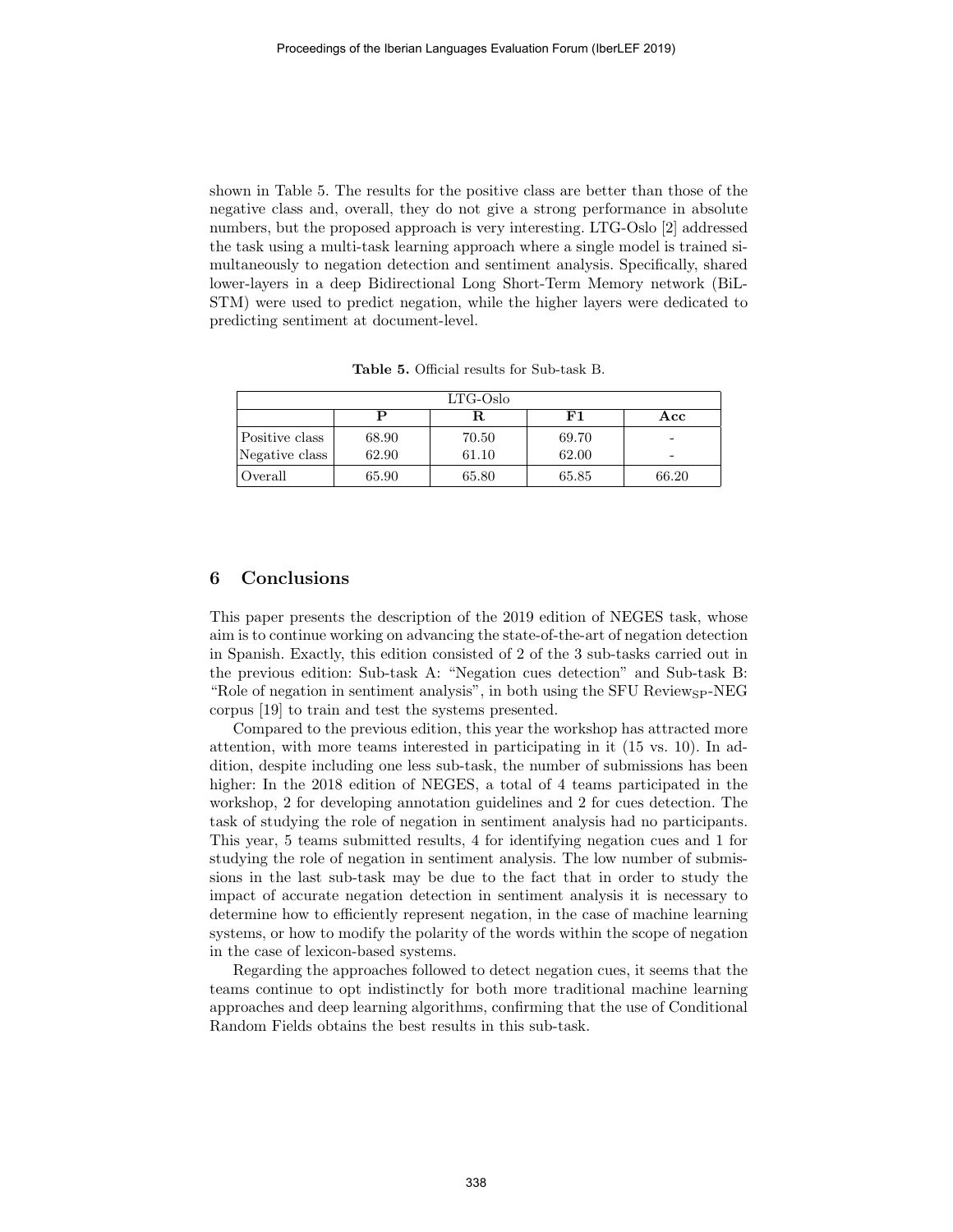Concerning the system errors and difficulties encountered in the identification of negation cues, we can say the following. Aspie96 reported that the low results of its system could be due to the fact that only the text of the documents had been taken into account, without incorporating features such as the lemma and the PoS tags of the words, which could be of help. In fact, the other teams used them and obtained good results. The CLiC team reported several types of errors: errors in identifying negation cues that do not express negation (e.g. "Ya estaba casi, no  $(B)$ ?" [It was almost there, wasn't it?]); not correctly identifying continuous cues (e.g. "a no ser que" [unless], "a excepción de" [with the exception of), "a falta de" [in the absence of]); tagging elements such as "tan" [so], "tanto"  $[so \ much], "muy" [very] or "much" [much] in discontinuous cues; and not$ detecting discontinuous cues. The IBI team detected that the performance of the approaches tested drastically decreases when they deal with multi-token negation cues. The UNED team also found it more difficult to identify multipleterm negation cues.

As for the difficulties and errors in the evaluation of the role of negation in sentiment analysis, LTG-Oslo stated that given the fact that the task is performed at the document level, it is difficult to determine them exactly. However, it is concluded that the multi-task model (MTL) is better than the single-task sentiment model (STL) for this sub-task and that the training size and different domains complicate the use of deep neural architectures.

Future editions of the workshop will also focus on detecting negation in other domains such as biomedical and studying other components of negation, such as the scope. Moreover, authors will have to include an error analysis of the results presented.

# Acknowledgements

This work has been partially supported by a grant from the Ministerio de Educación Cultura y Deporte (MECD - scholarship FPU014/00983), Fondo Europeo de Desarrollo Regional (FEDER), and REDES project (TIN2015-65136-C2-1-R) and LIVING-LANG project (RTI2018-094653-B-C21) from the Spanish Government. RM is supported by the Netherlands Organization for Scientific Research (NWO) via the Spinoza-prize awarded to Piek Vossen (SPI 30-673, 2014-2019).

## References

- 1. Proceedings of the Workshop on Computational Semantics beyond Events and Roles. Association for Computational Linguistics, New Orleans, Louisiana (Jun 2018). https://doi.org/10.18653/v1/W18-13, https://www.aclweb.org/anthology/W18-1300
- 2. Barnes, J.: LTG-Oslo Hierarchical Multi-task Network: The Importance of Negation for Document-level Sentiment in Spanish. In: Proceedings of the Iberian Languages Evaluation Forum (IberLEF 2019). CEUR Workshop Proceedings, CEUR-WS, Bilbao, Spain (2019)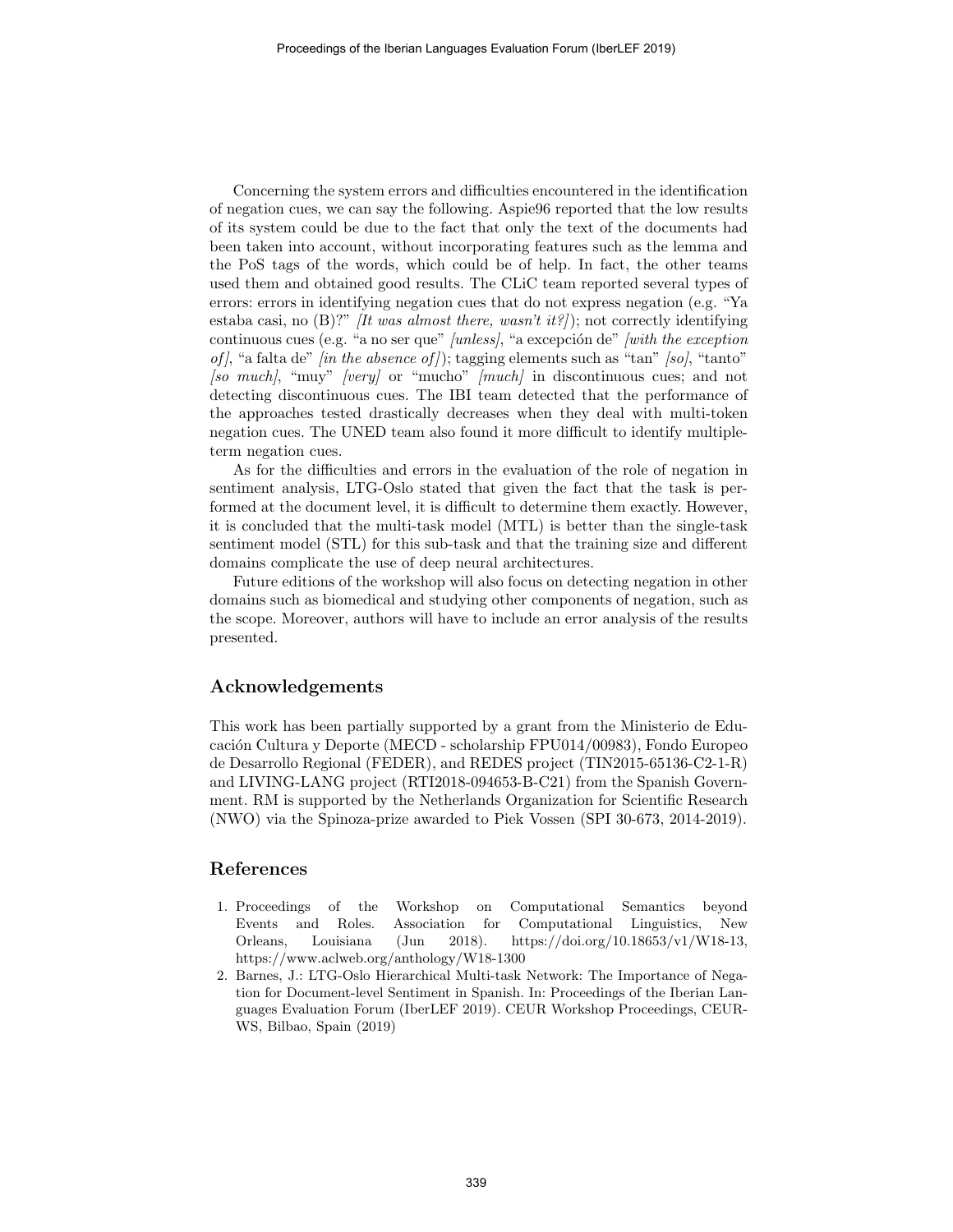- 3. Beltrán, J., González, M.: Detection of Negation Cues in Spanish: The CLiC-Neg System. In: Proceedings of the Iberian Languages Evaluation Forum (IberLEF 2019). CEUR Workshop Proceedings, CEUR-WS, Bilbao, Spain (2019)
- 4. Blanco, E., Morante, R., Saurí, R.: Proceedings of the workshop on extrapropositional aspects of meaning in computational linguistics (exprom). In: Proceedings of the Workshop on Extra-Propositional Aspects of Meaning in Computational Linguistics (ExProM) (2016)
- 5. Blanco, E., Morante, R., Saur´ı, R.: Proceedings of the workshop computational semantics beyond events and roles. In: Proceedings of the Workshop Computational Semantics Beyond Events and Roles (2017)
- 6. Blanco, E., Morante, R., Sporleder, C.: Proceedings of the second workshop on extra-propositional aspects of meaning in computational semantics (exprom 2015). In: Proceedings of the Second Workshop on Extra-Propositional Aspects of Meaning in Computational Semantics (ExProM 2015) (2015)
- 7. Buchholz, S., Marsi, E.: CoNLL-X shared task on multilingual dependency parsing. In: Proceedings of the tenth conference on computational natural language learning. pp. 149–164 (2006)
- 8. Cignarella, A.T., Frenda, S., Basile, V., Bosco, C., Patti, V., Rosso, P., et al.: Overview of the evalita 2018 task on irony detection in italian tweets (ironita). In: Proceedings of the 6th evaluation campaign of Natural Language Processing and Speech tools for Italian (EVALITA'18). pp. 26–34 (2018), http://ceur-ws.org/Vol-2263/paper005.pdf
- 9. Domínguez-Mas, L., Ronzano, F., Furlong, L.I.: Supervised Learning Approaches to Detect Negation Cues in Spanish Reviews. In: Proceedings of the Iberian Languages Evaluation Forum (IberLEF 2019). CEUR Workshop Proceedings, CEUR-WS, Bilbao, Spain (2019)
- 10. Fabregat, H., Duque, A., Mart´ınez-Romo, J., Araujo, L.: Extending a Deep Learning approach for Negation Cues Detection in Spanish. In: Proceedings of the Iberian Languages Evaluation Forum (IberLEF 2019). CEUR Workshop Proceedings, CEUR-WS, Bilbao, Spain (2019)
- 11. Fabregat, H., Mart´ınez-Romo, J., Araujo, L.: Deep Learning Approach for Negation Cues Detection in Spanish at NEGES 2018. In: Proceedings of NEGES 2018: Workshop on Negation in Spanish, CEUR Workshop Proceedings. vol. 2174, pp. 43–48 (2018)
- 12. Farkas, R., Vincze, V., Móra, G., Csirik, J., Szarvas, G.: The CoNLL-2010 shared task: learning to detect hedges and their scope in natural language text. In: Proceedings of the Fourteenth Conference on Computational Natural Language Learning—Shared Task. pp. 1–12 (2010)
- 13. Giudice, V.: Aspie96 at IronITA (EVALITA 2018): Irony Detection in Italian Tweets with Character-Level Convolutional RNN. In: Proceedings of the 6th evaluation campaign of Natural Language Processing and Speech tools for Italian (EVALITA'18). pp. 160–165 (2018), http://ceur-ws.org/Vol-2263/paper026.pdf
- 14. Giudice, V.: Aspie96 at FACT (IberLEF 2019): Factuality Classification in Spanish Texts with Character-Level Convolutional RNN and Tokenization. In: Proceedings of the Iberian Languages Evaluation Forum (IberLEF 2019). CEUR Workshop Proceedings, CEUR-WS, Bilbao, Spain (2019)
- 15. Giudice, V.: Aspie96 at NEGES (IberLEF 2019): Negation Cues Detection in Spanish with Character-Level Convolutional RNN and Tokenization. In: Proceedings of the Iberian Languages Evaluation Forum (IberLEF 2019). CEUR Workshop Proceedings, CEUR-WS, Bilbao, Spain (2019)